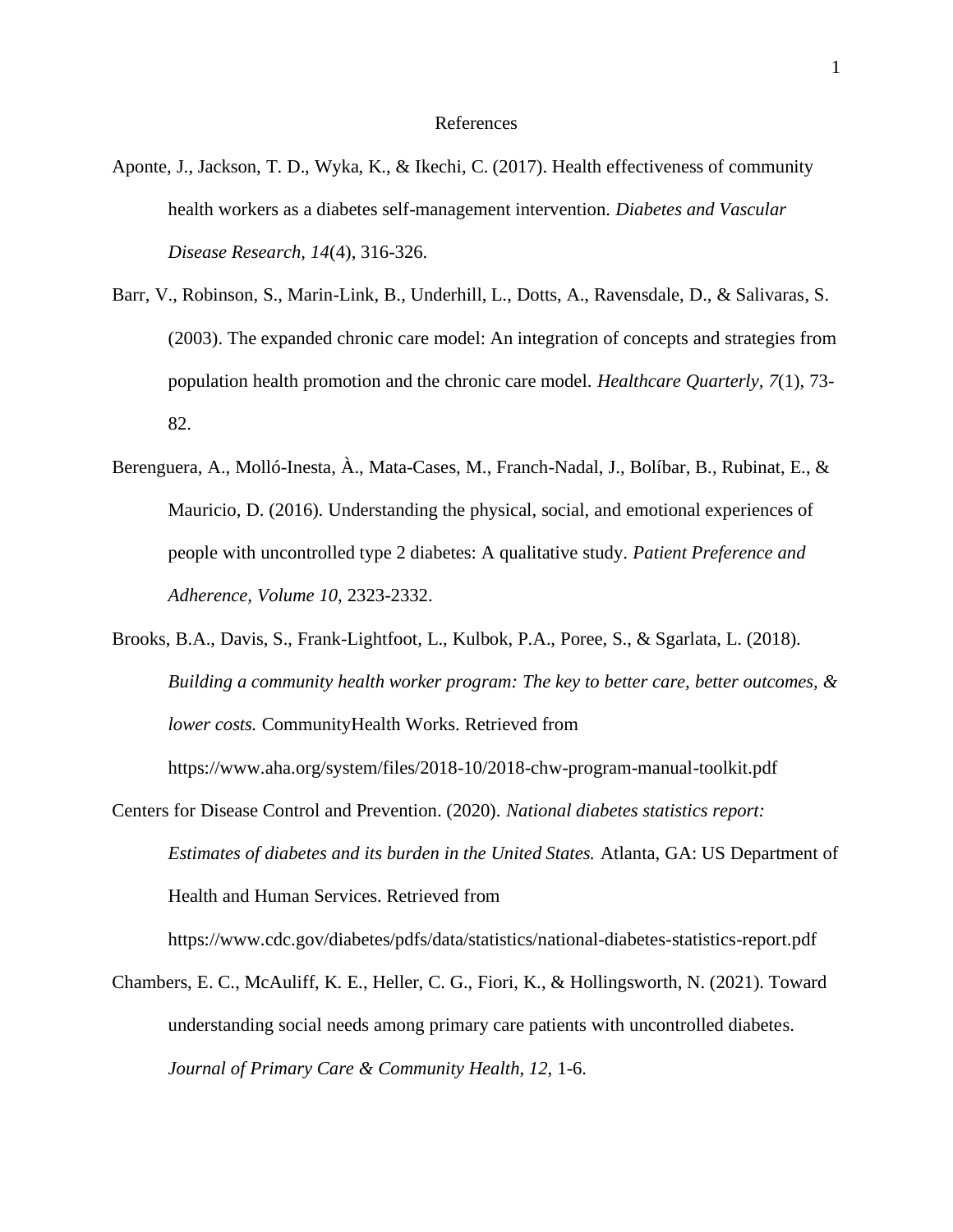- Coleman, C. M., Bossick, A. S., Zhou, Y., Hopkins-Johnson, L., Otto, M. G., Nair, A. S., . . . Wegienka, G. R. (2021). Introduction of a community health worker diabetes coach improved glycemic control in an urban primary care clinic. *Preventive Medicine Reports, 21*, 1-6.
- Collinsworth, A. W., Vulimiri, M., Schmidt, K. L., & Snead, C. A. (2013). Effectiveness of a community health worker–led diabetes self-management education program and implications for CHW involvement in care Coordination strategies. *The Diabetes Educator, 39*(6), 792-799.
- Collinsworth, A., Vulimiri, M., Snead, C., & Walton, J. (2014). Community health workers in primary care practice. *Health Promotion Practice, 15*, 51c-61c.

Community Guide. (2020, September 30). *Diabetes management: Interventions Engaging community health workers.* Retrieved from https://www.thecommunityguide.org/findings/diabetes-management-interventionsengaging-community-health-workers

- Egbujie, B. A., Delobelle, P. A., Levitt, N., Puoane, T., Sanders, D., & Van Wyk, B. (2018). Role of community health workers in type 2 diabetes mellitus self-management: A scoping review. *PLOS ONE, 13*(6), 1-18.
- Elliott, D. J., Robinson, E. J., Sanford, M., Herrman, J. W., & Riesenberg, L. A. (2011). Systemic barriers to diabetes management in primary care: A qualitative analysis of Delaware physicians. *American Journal of Medical Quality, 26*(4), 284-290.
- Feltner, F., Thompson, S., Baker, W., & Slone, M. (2017). Community health workers improving diabetes outcomes in a rural Appalachian population. *Social Work in Health Care, 56*(2), 115-123.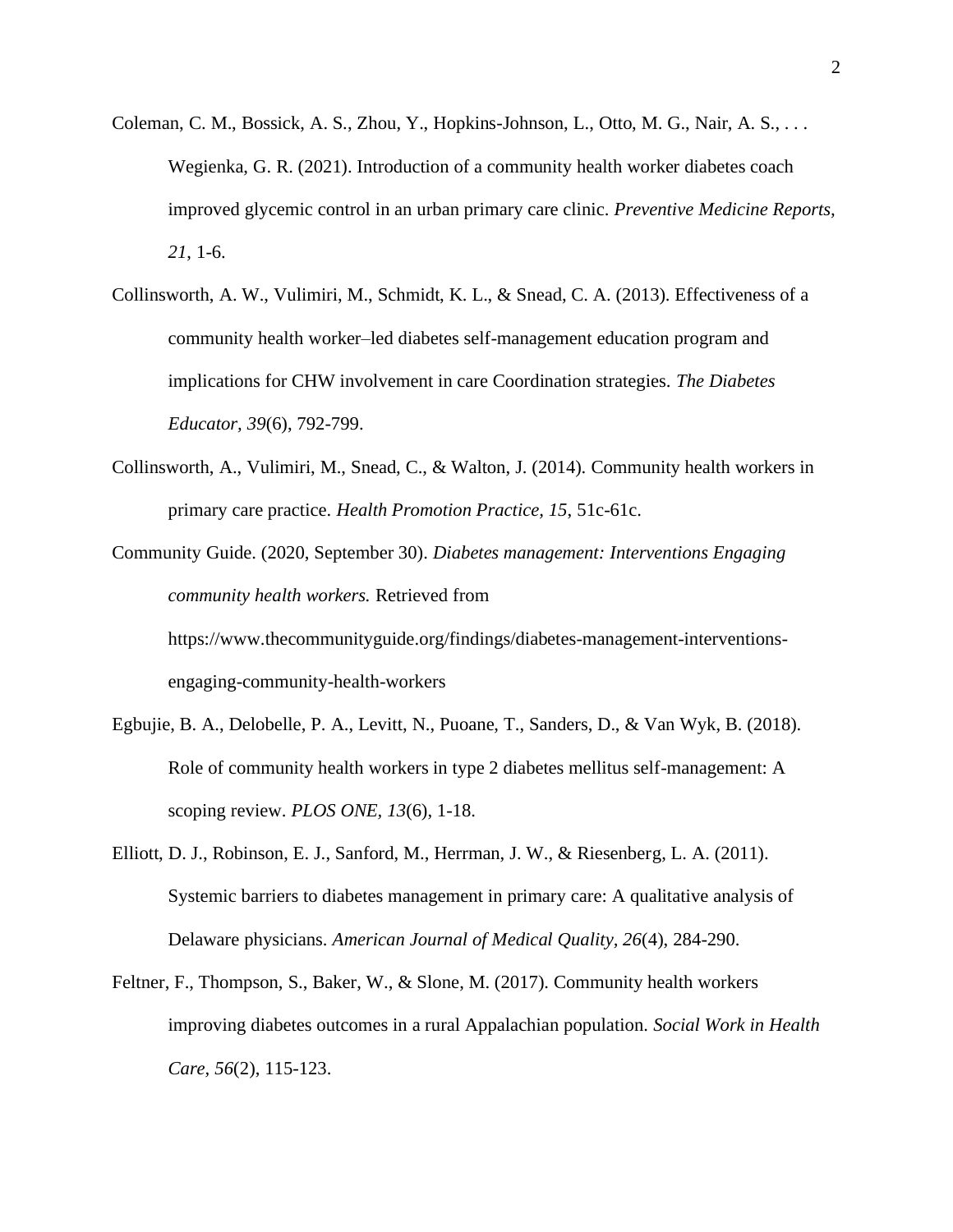- Heisler, M., Choi, H., Palmisano, G., Mase, R., Richardson, C., Fagerlin, A., . . . An, L. C. (2014). Comparison of community health worker–led diabetes medication decisionmaking support for low-income Latino and African American adults with diabetes: Using e-health tools versus print materials. *Annals of Internal Medicine, 161*, S13-S22.
- Ingram, M., Doubleday, K., Bell, M. L., Lohr, A., Murrieta, L., Velasco, M., . . . Carvajal, S. C. (2017). Community health worker impact on chronic disease outcomes within primary care examined using electronic health records. *American Journal of Public Health, 107*(10), 1668-1674.
- Jacob, V., Chattopadhyay, S. K., Hopkins, D. P., Reynolds, J. A., Xiong, K. Z., Jones, C. D., . . . Goetzel, R. Z. (2019). Economics of community health workers for chronic disease: Findings from community guide systematic reviews. *American Journal of Preventive Medicine, 56*(3), e95-e106.
- Kangovi, S., Mitra, N., Grande, D., Long, J. A., & Asch, D. A. (2020). Evidence-based community health worker program addresses unmet social needs and generates positive return on investment. *Health Affairs, 39*(2), 207-213.
- Kim, K., Choi, J. S., Choi, E., Nieman, C. L., Joo, J. H., Lin, F. R., . . . Han, H. (2016). Effects of community-based health worker interventions to improve chronic disease management and care among vulnerable populations: A systematic review. *American Journal of Public Health, 106*(4), 671-671.

National Center for Health Statistics. (2014). *National Ambulatory Medical Care Survey: Community Health Centers: 2014 State and National Summary Tables.* Retrieved from https://www.cdc.gov/nchs/data/ahcd/namcs\_summary/2014\_namcs\_chc\_web\_tables-508.pdf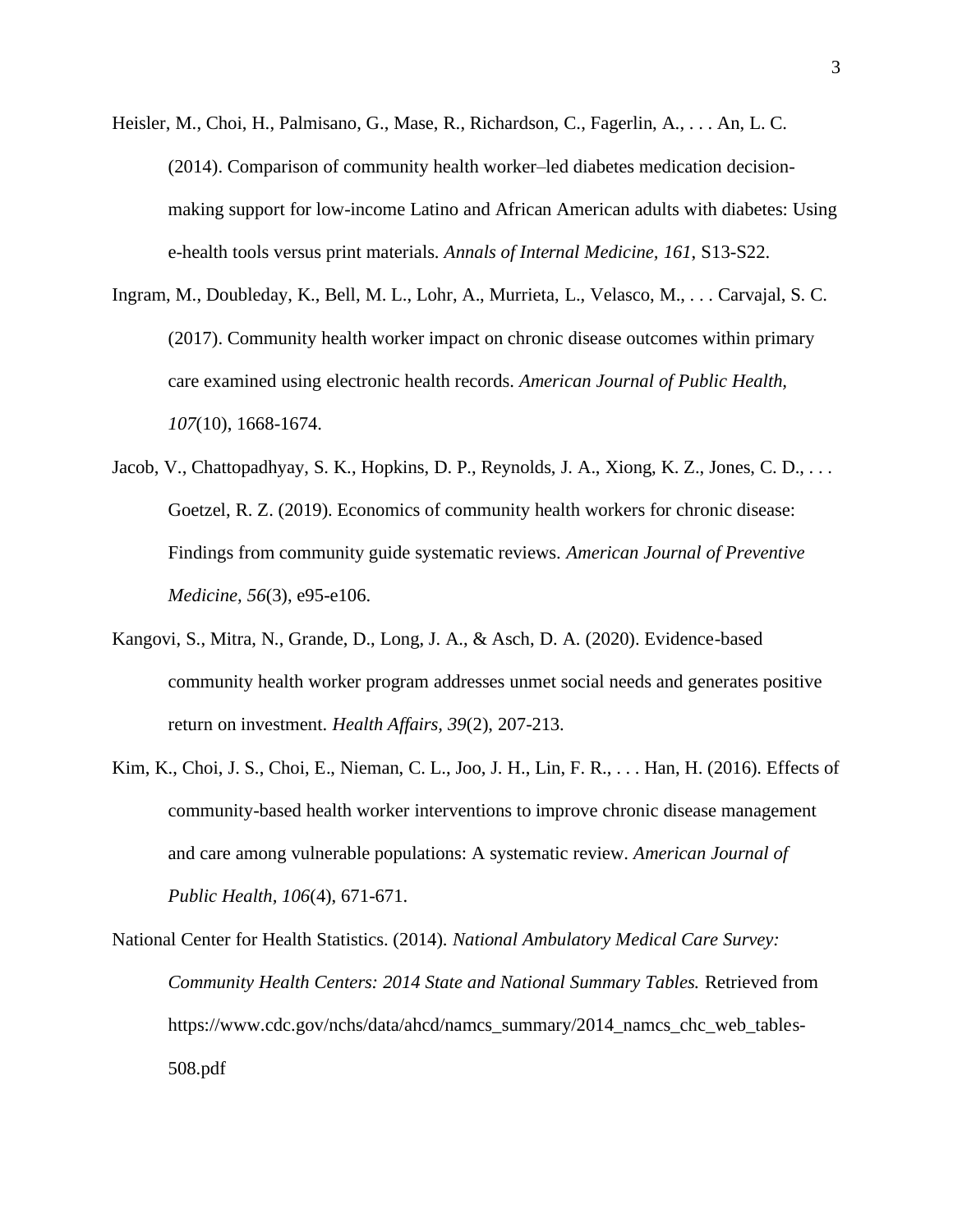National Center for Health Statistics. (2016). *National Ambulatory Medical Care Survey: 2016 National Summary Tables.* Retrieved from

https://www.cdc.gov/nchs/data/ahcd/namcs\_summary/2016\_namcs\_web\_tables.pdf

- Nelson, K., Taylor, L., Silverman, J., Kiefer, M., Hebert, P., Lessler, D., &; Krieger, J. (2017). Randomized controlled trial of a community health worker self-management support intervention among low-income adults with Diabetes, Seattle, Washington, 2010–2014. *Preventing Chronic Disease, 14,* 1-9.
- Office of Disease Prevention and Health Promotion. (n.d.). *Healthy People 2030: Diabetes. U.S. Department of Health and Human Services.* Retrieved from https://health.gov/healthypeople/objectives-and-data/browse-objectives/diabetes
- Palmas, W., March, D., Darakjy, S., Findley, S. E., Teresi, J., Carrasquillo, O., & Luchsinger, J. A. (2015). Community health worker interventions to improve glycemic control in people with diabetes: A systematic review and meta-analysis. *Journal of General Internal Medicine, 30*(7), 1004-1012.
- Rodriguez, H. P., Friedberg, M. W., Vargas-Bustamante, A., Chen, X., Martinez, A. E., & Roby, D. H. (2018). The impact of integrating medical assistants and community health workers on diabetes care management in community health centers. *BMC Health Services Research, 18*(1), 1-13.
- Sibounheuang, P., Olson, P. S., & Kittiboonyakun, P. (2020). Patients' and healthcare providers' perspectives on diabetes management: A systematic review of qualitative studies. *Research in Social and Administrative Pharmacy, 16*(7), 854-874.